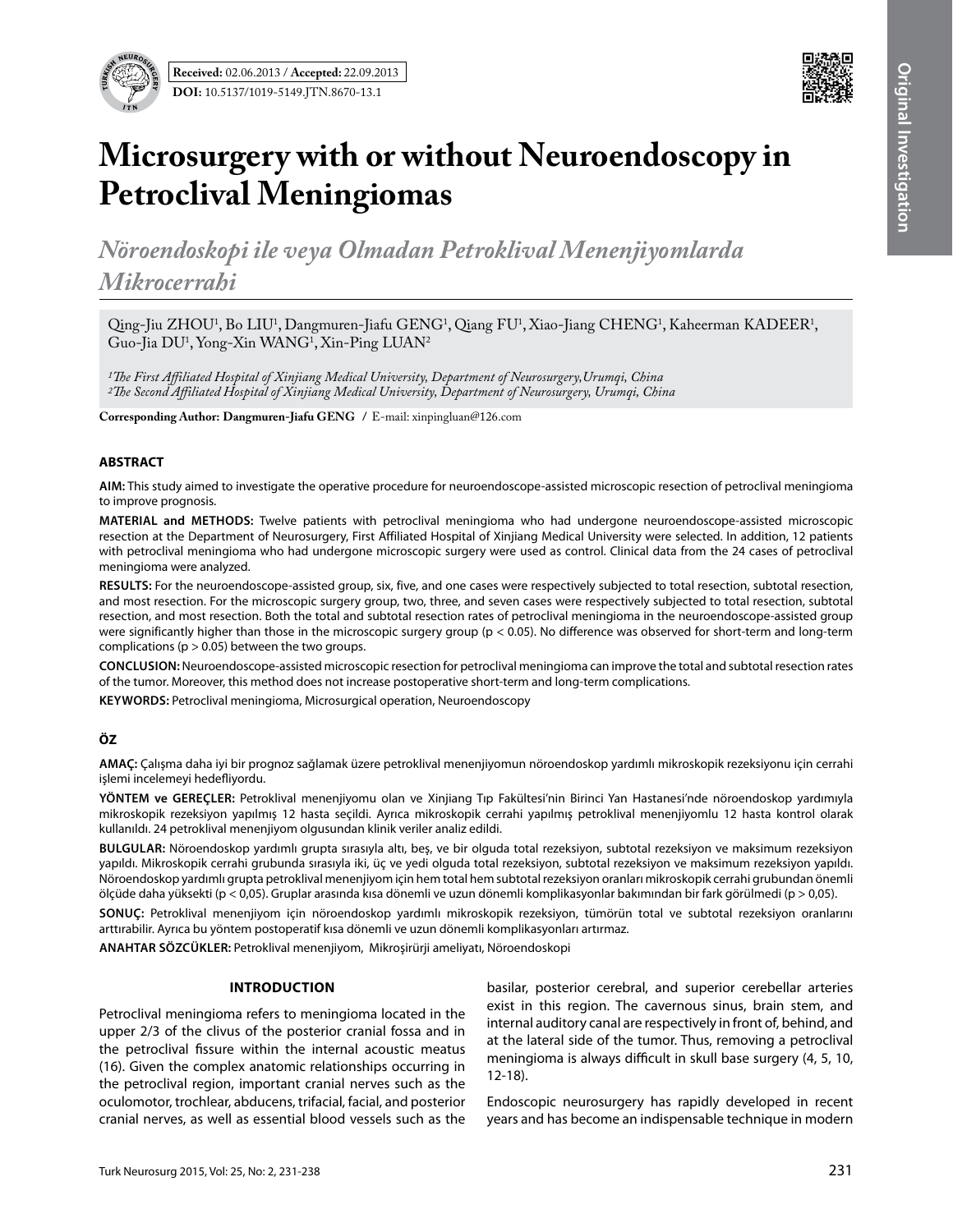neurosurgery. Neuroendoscopy has had a unique promotive function in the development of skull base, ventricle, spinal cord, and spine surgeries (21). Skull base surgery is also being developed as a minimally invasive procedure. At present, numerous studies have been conducted on skull base neuroendoscopy of hypophysomas, chordomas, and saddle area anatomy (2, 3, 6, 8, 9). Based on the minimally invasive skull base approach, neuroendoscopy was included in petroclival meningioma operations in this study. During microscopic surgery, neuroendoscopy is used auxiliarily to cut off petroclival meningioma.

In this study, 12 patients with petroclival meningioma who had undergone neuroendoscope-assisted microscopic resection at the Department of Neurosurgery, First Affiliated Hospital of Xinjiang Medical University from January 2010 to January 2012 were selected. In addition, 12 patients with comparative clinical data who had undergone microscopic surgery of petroclival meningioma from January 2005 to January 2010 were used as control. Their operative procedures and experiences were analyzed and summarized.

# **Material and methods**

# *Objects*

A retrospective analysis was conducted on the clinical data of 12 cases with petroclival meningioma who had undergone neuroendoscope-assisted microscopic resection at the Department of Neurosurgery, First Affiliated Hospital of Xinjiang Medical University from January 2010 to January 2012 (the neuroendoscope-assisted group). The comparative clinical data of 12 cases who had undergone microscopic surgery of petroclival meningioma from January 2005 to January 2010 (the microscopic surgery group) were used as control. This study was conducted in accordance with the declaration of Helsinki. This study was conducted with approval from the Ethics Committee of Xinjiang Medical University. Written informed consent was obtained from all participants.

# *General Data*

The neuroendoscope-assisted group comprised 12 cases: 4 male and 8 female patients. Their ages ranged from 21 years to 70 years, and the mean age was 42.4 years. The disease duration ranged from two weeks to 11 years, and the mean duration was 2.8 years. The microscopic surgery group comprised 12 cases: 5 male and 7 female patients. Their ages ranged from 19 years to 71 years, and the mean age was 43.6 years. The disease duration ranged from 8 years to 11 years, and the mean duration was 2.6 years.

# *Clinical Manifestations and Signs*

The two groups had a total of 24 cases with petroclival meningioma: 16 cases had headache and dizziness, 14 cases walking unsteadily, 8 cases unilateral limb weakness, 9 cases diplopia, 4 cases tic douloureux, 10 cases facial numbness, 9 cases tinnitus at the affected side, and 6 cases hearing loss.

Physical examinations detected cranial nerve deficiency symptoms including 16 cases of cranial nerve pair V, VI, VII, and VIII disorders. Among them, eight cases had multiple cranial nerve palsies, seven unilateral pyramidal signs, eight cervical rigidity and compulsive head, and five had half-body sensory disorders.

## *Imaging Examination*

Plain and enhanced magnetic resonance imaging (MRI) examinations were conducted on all patients. Tumor diameters in the neuroendoscope-assisted group ranged from 2.0 cm to 5.4 cm, whereas those in the microscopic surgery group ranged from 2.1 cm to 5.4 cm. Based on the criteria presented by Natarajan et al. (16), tumors were classified in terms of maximum diameter into the mini type  $(<$ 1.0 cm), middle type (1.0 cm to 2.4 cm), large type (2.5 cm) to 4.4 cm), and huge type (>4.5 cm). In the neuroendoscopeassisted group, six cases belonged to the huge type, four cases belonged to the large type, and two cases belonged to the middle type. In the microscopic surgery group, four cases belonged to the huge type, five cases belonged to the large type, and three cases belonged to the middle type. For basilar artery circumvolution, the neuroendoscope-assisted group had five cases, whereas the microscopic surgery group had six cases. For brain stem edema, the neuroendoscope-assisted group had three cases, whereas the microscopic surgery group had two cases (comparisons of clinical data and MRI characteristics between the two groups are shown in Table I).

#### *Operative Procedure*

For the microscopic surgery group, the temporal and occipital transtentorial-crista petrosa approach and the suboccipital retrosigmoid suprameatal approach were respectively selected for the resection under a microscope according to the MRI classification of petroclival meningioma.

For the neuroendoscope-assisted group, the temporal and occipital transtentorial-crista petrosa approach and the suboccipital retrosigmoid suprameatal approach were respectively selected for the neuroendoscope-assisted microscopic resection according to the MRI classification of petroclival meningioma. For the "dead space" observed intraoperatively under the microscope, a neuroendoscope with 0° or 30° angulation was employed. If no residual tumor was found in the "dead space," the neuroendoscope was not used temporarily. If residual tumors were found in the "dead space," the blocked crista petrosa or tubercle on the internal auditory canal was further abraded to cut off tumors under the microscope as far as possible. If the surgeon thought that the tumors were fully cut off under the microscope, then the "dead space" was observed continuously under the neuroendoscope to check if total resection of tumors was indeed achieved. If the surgeon thought that only subtotal or most resection was conducted on the tumors under the microscope, then the "dead space" was observed continuously under the neuroendoscope to check for other tumors that could be removed (Figure 1A, B).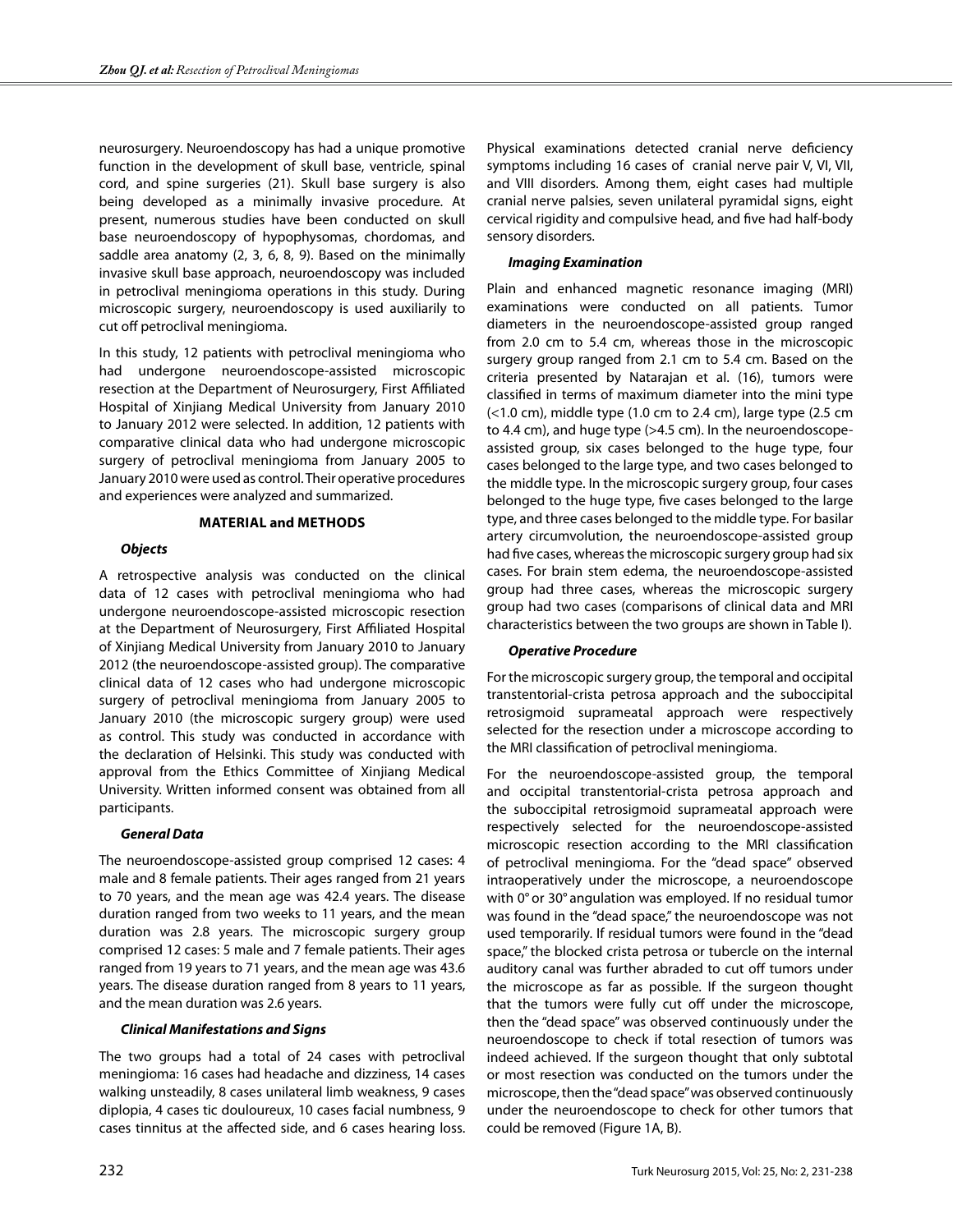| <b>General data</b>                                       | Neuroendoscope-<br>assisted group | <b>Microscopic surgery</b><br>group | $\mathbf{p}$ |
|-----------------------------------------------------------|-----------------------------------|-------------------------------------|--------------|
| Gender                                                    |                                   |                                     |              |
| Male                                                      | $\overline{4}$                    | 5                                   | 0.687        |
| Female                                                    | 8                                 | 7                                   |              |
| Age                                                       | $42.2 \pm 2.8$                    | $43.6 \pm 2.4$                      | 0.746        |
| <b>Tumor size</b>                                         |                                   |                                     |              |
| Medium (1.0-2.4 cm)                                       | $\overline{2}$                    | 3                                   |              |
| Large (2.5-4.4 cm)                                        | $\overline{4}$                    | 5                                   | 0.420        |
| Very large (>4.5 cm)                                      | 6                                 | 4                                   |              |
| Neoplasm invasion into the cavernous sinus                |                                   |                                     |              |
| Yes                                                       | 3                                 | 3                                   | 1.000        |
| <b>No</b>                                                 | 9                                 | 9                                   |              |
| Circumvolution of the basilar artery and/or its branches  |                                   |                                     |              |
| Yes                                                       | 5                                 | 6                                   | 1.000        |
| <b>No</b>                                                 | $\overline{7}$                    | 6                                   |              |
| <b>Brainstem oedema</b>                                   |                                   |                                     |              |
| Yes                                                       | 3                                 | $\mathcal{P}$                       | 1.000        |
| <b>No</b>                                                 | 9                                 | 10                                  |              |
| <b>Total resection and Subtotal resection</b>             | 11                                | 5                                   | 0.027        |
| Large resection                                           | 1                                 | 7                                   |              |
| <b>Neurofunctional Evaluation 2 weeks after operation</b> |                                   |                                     |              |
| Aggravated                                                | $\overline{4}$                    | 5                                   | 1.000        |
| Excellent                                                 | 8                                 | $\overline{7}$                      |              |
| Life quality evaluation 1 year after surgery              |                                   |                                     |              |
| Satisfactory                                              | 10                                | 9                                   | 1.000        |
| Unsatisfactory                                            | 2                                 | 3                                   |              |

**Table I:** Comparison of the Clinical Data Between Groups



**Figure 1: A)** Observation under the neuroendoscope

after most resection of tumor; **B)** Basilar artery observed under the neuroendoscope after total resection of tumor.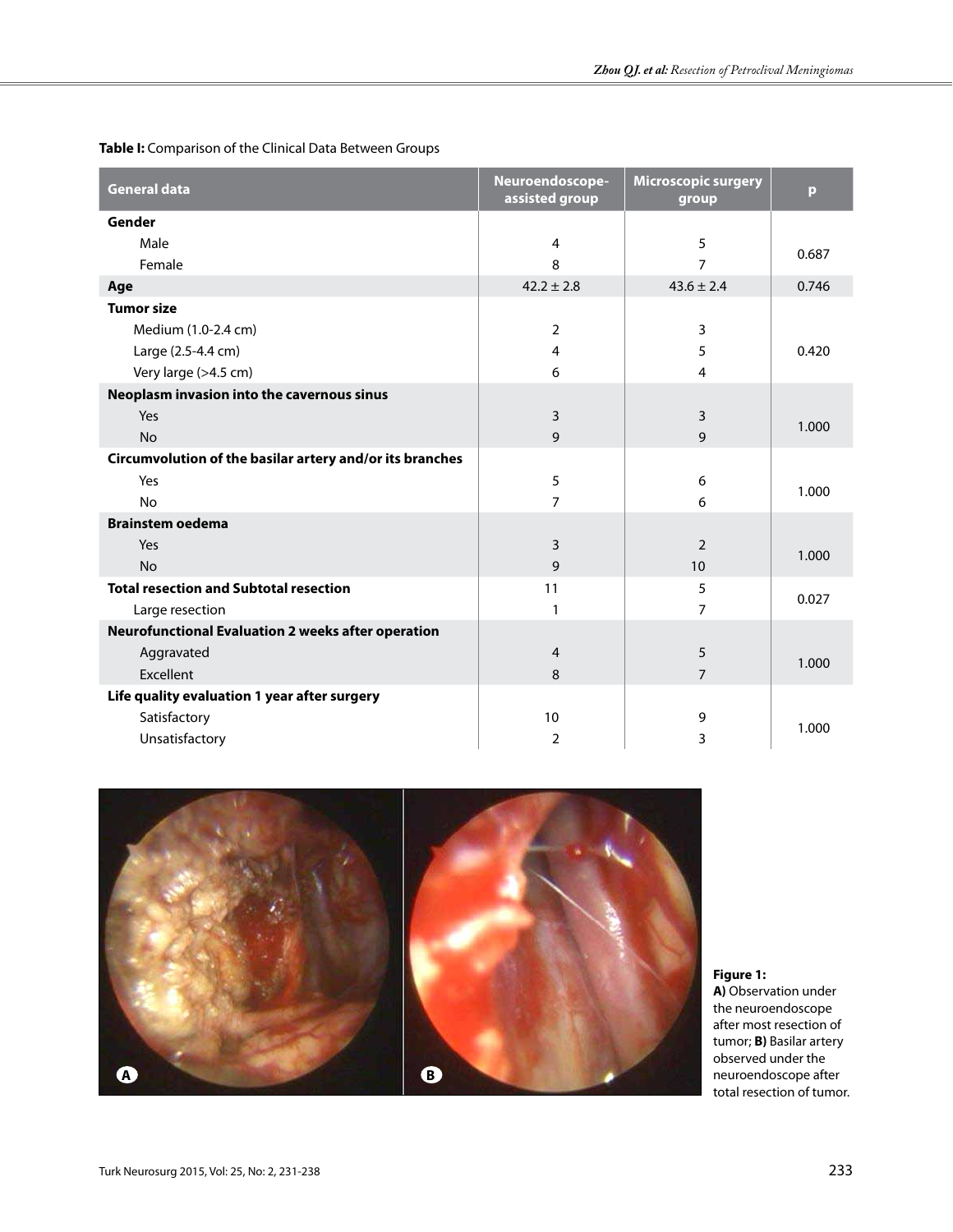#### *Electrophysiological Monitoring of Cranial Nerves*

The operative-side trifacial, facial, and posterior cranial nerves were monitored during the operation. We evaluated 17 cases after 2007 in this study.

#### *Tumor Resection Criteria*

1) Total resection: 100% of the tumor body and tumor capsule were removed, 2) subtotal resection: over 90% of the tumor body was removed, 3) most resection: 60% to 90% of the tumor body was removed, and 4) partial resection: less than 60% of the tumor body was removed.

The judgment methods used were subjective judgment (i.e., written records of the surgeon after surgery) and objective judgment (i.e., postoperative head-imaging examination such as computed tomography scan and MRI).

#### *Clinical Evaluation Criteria*

Karnofsky performance status (KPS) score: For each patient with petroclival meningioma, KPS scoring was conducted before the operation and two weeks after the operation (based on the description of the patient). For nerve function evaluation indicators, "good" indicates that the KPS score at two weeks after the operation was more than (better) or equal to that before the operation, whereas "deteriorated" indicates that the KPS score two weeks after operation was less than that before the operation.

Glasgow outcome scale (GOS) prognosis score: For each patient with petroclival meningioma, postoperative GOS scoring was conducted (by phone or outpatient follow-up) for one year. For the evaluation indicator, "satisfactory" indicates that the GOS score of the survival quality of the patient at one year postoperatively was not less than 4 points (good survival quality), whereas "unsatisfactory" indicates that the GOS score of the survival quality of the patient at one year postoperatively was less than 4 points (bad survival quality).

#### *Statistical Analysis*

All data were processed using SPSS Statistics 17.0.1 software. The enumeration data sample size was less than 40, and the chi-square exact probability test was conducted. If one-tailed p < 0.05, then the difference was statistically significant.

#### **Results**

#### *Comparison of Clinical Data*

Statistical analysis showed a balance between the neuroendoscope-assisted group and the microscopic surgery group (all p > 0.05, Table I). Thus, a comparative analysis was feasible.

#### *Operation Situations*

In the neuroendoscope-assisted group, neuroendoscopeassisted microscopic resection was conducted for all 12 patients with petroclival meningioma. In four of the six cases in which the patients had undergone total resection of petroclival meningioma, the surgeon thought that the tumors could be completely removed during surgery. The "dead space" was continuously observed under the neuroendoscope to find residual tumors, and the petrous bone was further abraded to expose the "dead space" for total resection of tumors. During surgery, the surgeon thought that only most resection could be conducted for five cases of petroclival meningioma. However, with the assistance of neuroendoscopy, subtotal resection was achieved. In one case in which the patient had undergone most resection because of tumors wrapped around the basilar artery, no removable tumor was found under the neuroendoscope, and thus, the resection was stopped. The intraoperative utilization rate of neuroendoscopy was 9/12 (75%).

The tumor resection situations of the neuroendoscopeassisted group and the microscopic surgery group were as follows. For the neuroendoscope-assisted group, 6, 5, and 1 cases were respectively subjected to total resection (Figure 2A,B), subtotal resection, and most resection. For the



**Figure 2: A)** Preoperative MRI manifestations of right petroclival meningioma; **B)** Postoperative MRI manifestations of right petroclival meningioma.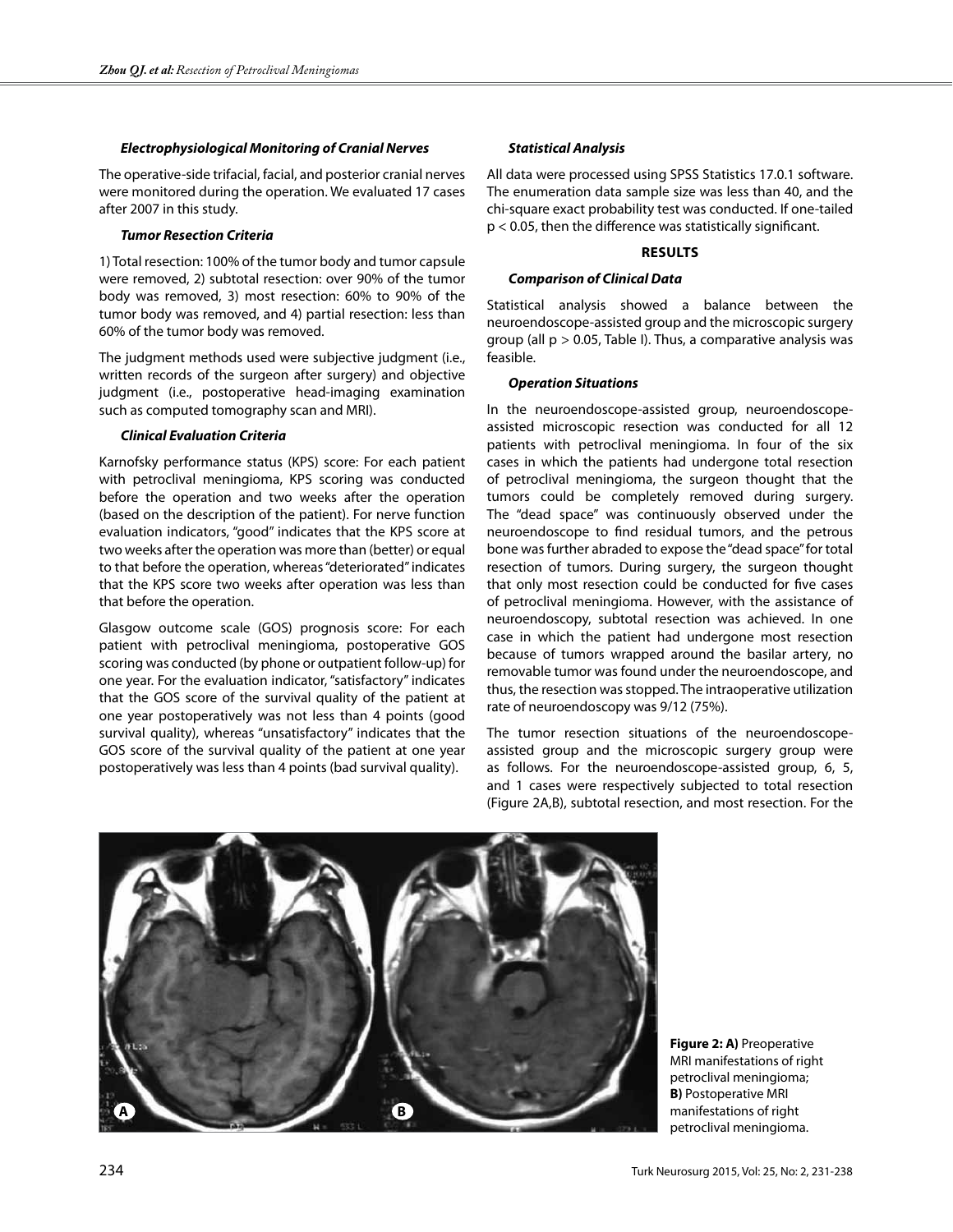microscopic surgery group, 2, 3, and 7 cases were respectively subjected to total resection, subtotal resection, and most resection (Table II). No patient died in this study.

Statistical analysis showed no difference in the resection extent of petroclival meningioma between the two groups  $(p = 0.156)$ , thus suggesting that the extent of petroclival meningioma resection in the neuroendoscope-assisted group was not different from than in the microscopic surgery group.

To investigate the effect of different operative procedures on the total resection rate of petroclival meningioma, we integrated subtotal and most resection into incomplete resection (Table III).

Statistical analysis showed no difference in the total resection rates of tumors between the two groups ( $p = 0.193$ ), thus suggesting that the total resection rate of petroclival meningioma in the neuroendoscope-assisted group did not increase.

We integrated total and subtotal resection into complete resection for comparison with most resection. We also investigated whether a difference exists in the complete resection rates of petroclival meningioma (including total and subtotal resection) between the neuroendoscope-assisted group and the microscopic surgery group (Table IV).

Statistical analysis showed a significant difference in the complete resection rates of petroclival meningioma between the two groups ( $p = 0.027$ ). The complete resection rate of petroclival meningioma in the neuroendoscope-assisted group (11/12, 92%) was higher than that in the microscopic surgery group (5/12, 42%). Compared with microscopic surgery, neuroendoscope-assisted microscopic surgery can increase the total and subtotal resection rates of petroclival meningioma.

# *Pathological Results*

For the neuroendoscope-assisted group, 4, 4, 4, and 2 cases were respectively of meningothelial, fibrous, grit, and mixed types. For the microscopic surgery group, 5, 4, and 3 cases were respectively of meningothelial, fibrous, and mixed types.

# *Evaluating Nerve Functions*

At two weeks postoperatively for the neuroendoscopeassisted group, the nerve functions in 8 cases (67%) were good, whereas those in 4 cases (33%) deteriorated. For the microscopic surgery group, the nerve functions in 7 cases (58%) were good, whereas those in 5 cases (42%) deteriorated (Table V).

Statistical analysis showed no difference in postoperative nerve functions between the two groups, thus suggesting that the incidence of postoperative neurological dysfunction among patients in the neuroendoscope-assisted group (4/12, 33%) was comparable with that among patients in the microscopic surgery group (5/12, 42%), and that no difference was detected ( $p = 0.027$ ). Neuroendoscope-assisted surgery

did not increase the short-term complications of the operation.

# *Evaluating Survival Quality*

At one year postoperatively for the neuroendoscope-assisted group, the survival quality in 10 cases (83%) was good, whereas that in 2 cases (17%) was bad. For the microscopic

**Table II:** Comparison of Tumor Resection Between Groups

|                             | <b>Tumor resection</b>    |                              |                           |
|-----------------------------|---------------------------|------------------------------|---------------------------|
| <b>Group</b>                | <b>Total</b><br>resection | <b>Subtotal</b><br>resection | <b>Large</b><br>resection |
| Neuroendoscope-<br>assisted | 6                         | 5                            |                           |
| Microscopic<br>surgery      |                           | 3                            |                           |
|                             |                           | 0.156                        |                           |

**Table III:** Comparison of the Total Resection Rates Between Groups

|                         | <b>Tumor resection</b>    |                               |  |
|-------------------------|---------------------------|-------------------------------|--|
| <b>Group</b>            | <b>Total</b><br>resection | <b>Non-total</b><br>resection |  |
| Neuroendoscope-assisted |                           |                               |  |
| Microscopic surgery     |                           | 10                            |  |
|                         | 0.193                     |                               |  |

**Table IV:** Comparison of the "Total Resection" Rates Between Groups

|                         | <b>Tumor resection</b>    |                    |  |
|-------------------------|---------------------------|--------------------|--|
| <b>Group</b>            | <b>Total</b><br>resection | Large<br>resection |  |
| Neuroendoscope-assisted | 11                        |                    |  |
| Microscopic surgery     |                           |                    |  |
|                         |                           |                    |  |

*The case number of "total resection" is the sum of the numbers of tumor total resection and subtotal resection.*

**Table V:** Comparison of the Postoperative Neurofunctions Between Groups

| Group                   | <b>Neurofunctional evaluation</b><br>2 weeks after operation |                  |  |
|-------------------------|--------------------------------------------------------------|------------------|--|
|                         | <b>Aggravated</b>                                            | <b>Excellent</b> |  |
| Neuroendoscope-assisted |                                                              |                  |  |
| Microscopic surgery     |                                                              |                  |  |
|                         |                                                              |                  |  |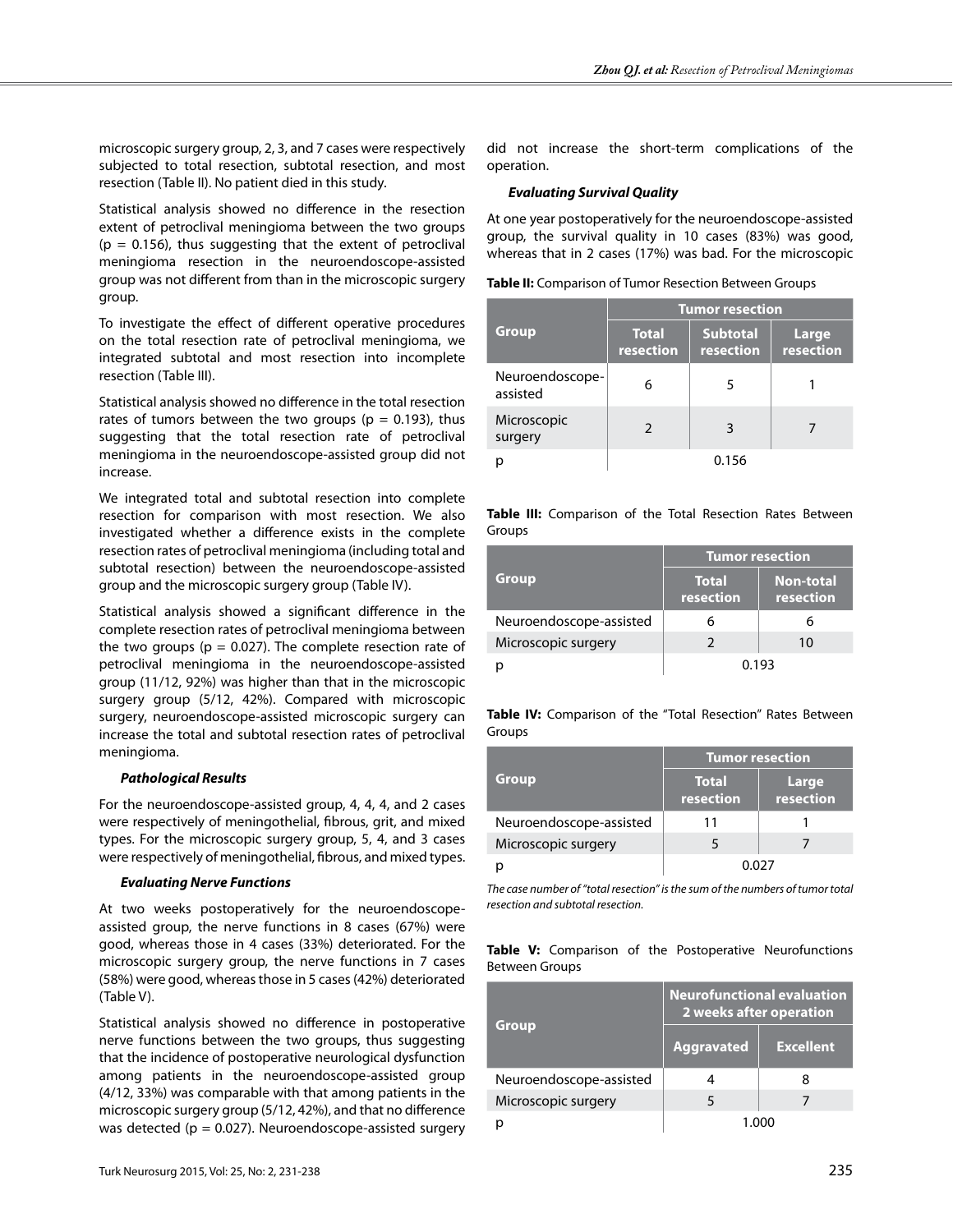**Table VI:** Comparison of the Postoperative Life Quality Between Groups

| Group                   | Life quality evaluation<br>1 year after operation |                             |
|-------------------------|---------------------------------------------------|-----------------------------|
|                         |                                                   | Satisfactory Unsatisfactory |
| Neuroendoscope-assisted | 10                                                |                             |
| Microscopic surgery     |                                                   | 3                           |
|                         | 1 กกก                                             |                             |

surgery group, the survival quality in 9 cases (75%) was good, whereas that in 3 cases (25%) was bad (Table VI).

Statistical analysis showed no difference for postoperative survival quality between the two groups, thus suggesting that the good survival quality rate of the neuroendoscopeassisted group at one year postoperative (10/12, 83%) was comparable with that of the microscopic surgery group (9/12, 75%) (p = 0.027). Neuroendoscope-assisted surgery did not increase the long-term complications of the operation.

## *Follow-up*

All 24 cases were followed up for more than one year. In six cases that had undergone most resection, four patients received gamma knife treatment after their operation, and no tumor recurrence was observed.

# **Discussion**

The petroclival region includes the petrous bone, clivus, and nearby III to VI pairs of cranial nerves and great vessels. This region has been the most active region in skull base surgery in recent years. Castellano and Ruggiero (7) classified posterior fossa meningioma into five types (cerebellar convexity, tentorium cerebelli, posterior petrous bone surface, clivus, and foramen magnum region) according to autopsy findings in 1953. Yasargil et al. classified posterior fossa meningioma into five types (clivus, petrous bone–clivus region, sphenopetroclival region, foramina magnum, and cerebellopontine angle) according to surgical findings in 1980, and first proposed the concept of "petroclival region" (20). Aziz et al. limited the range of the petroclival region to the region in front of the dorsum sellae (1); at the back of the anterior margin of the foramen magnum; and lateral to the trifacial, facial, and vestibulocochlear nerves. Then, the authors divided this region into upper, middle, and lower zones in terms of internal acoustic canal and superior margin lines of the jugular foramen.

Microsurgical operation is the preferred treatment method for petroclival meningioma. Two minimally invasive operation approaches are available for petroclival meningioma, namely, the temporal and occipital transtentorial-crista petrosa approach and the suboccipital retrosigmoid suprameatal approach. Two approaches are also available for removing the petrous apex, internal auditory canal crest, and its lateral

petrous bone crest to form the "bongrace-like" structure. The aforementioned structure is appropriately abraded by the lower dura mater to increase exposure of the posterior fossa surface of the petrous bone. However, abrading the petrous bone increases the possibility of inflicting injuries to the cochlea, genu of facial nerve, horizontal segment of the petrous internal carotid artery, and other important structures. Thus, a certain risk is involved in these approaches. If exposure is inadequate, tumors are easily left out. Ichimura et al. reported 91 cases of petroclival meningioma and found that 70.3% of tumors invaded Meckel's cavity (11). This cavity is often the postoperative residual site of tumors, thus causing tumor recurrence.

To reduce intraoperative injuries caused by abrading the petrous bone, neuroendoscope-assisted surgery was used in the present study to increase intraoperative exposure, and thus, reduce injuries and increase the total resection rate of tumors.

In this study, 12 patients with petroclival meningioma had undergone neuroendoscope-assisted microscopic resection. Among the six cases of patients who had undergone total resection of petroclival meningioma, the surgeon thought that the tumors in four cases could be completely removed during the operation. The "dead space" was continuously observed under the neuroendoscope to find residual tumors, and the petrous bone was further abraded to expose the "dead space" to ensure total resection of tumors. During the operation, the surgeon thought that only most resection had been conducted for five cases of petroclival meningioma. However, subtotal resection was achieved with the assistance of neuroendoscopy. In one case in which the patient had undergone most resection because of tumors wrapped around the basilar artery, no removable tumor was found under the neuroendoscope, and thus, resection was stopped. The intraoperative utilization rate of neuroendoscopy was 9/12 (75%). Neuroendoscopy can help significantly increase the resection extent of the tumor and can assist microscopic surgery in increasing the total resection rate of petroclival meningioma.

For the neuroendoscope-assisted group, 6, 5, and 1 cases were respectively subjected to total resection, subtotal resection, and most resection. For the microscopic surgery group, 4, 3, and 5 cases were respectively subjected to total resection, subtotal resection, and most resection. No patient died in this study. Based on the comparison of the total resection rates between the two groups, no difference was found between the neuroendoscope-assisted and microscopic surgery groups, which is significantly different from that in intraoperative situations. We believe that total resection of petroclival meningioma is associated with risk factors such as the tumor invading the cavernous sinus, the tumor wrapping the basilar artery and its branches, and tumor damaging the arachnoid. These risk factors can cause brain stem edema and limit tumor resection. In such cases, even neuroendoscopy cannot increase the total resection rate.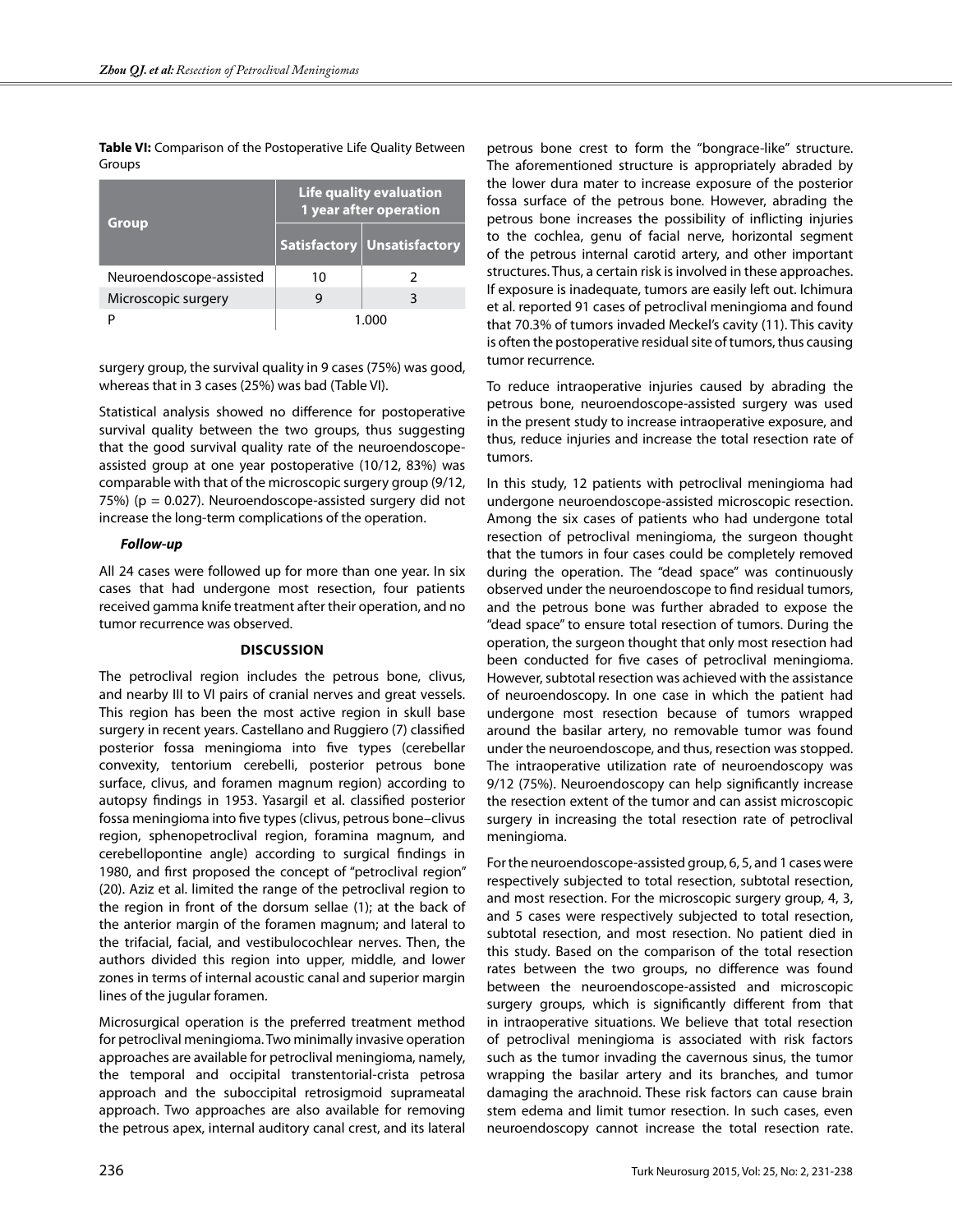Thus, subtotal resection of the tumor should be conducted to increase the survival quality of the patient after petroclival meningioma resection. We integrated total and subtotal resection into complete resection for comparison with most resection. Statistical analysis showed that the "complete rate" of petroclival meningioma in the neuroendoscopeassisted group (11/12, 92%) was higher than that in the microscopic surgery group (7/12, 58%), thus suggesting that neuroendoscopy can increase the total and subtotal resection rates of petroclival meningioma.

Given the deep location of petroclival meningioma, important neural and vascular structures such as the brain stem, cavernous sinus, and internal auditory canal surround this tumor. Petroclival meningioma often crosses the middle and posterior cranial fossa because of invasive tumor growth. Thus, the surgeon usually cannot consider all these aspects if skull base surgery is selected. When the temporal and occipital transtentorial-crista petrosa approach is selected to treat middle cranial fossa-predominant petroclival meningioma, the surgeon should be cautious when working in the posterior cranial fossa part of the tumor. When the suboccipital retrosigmoid suprameatal approach is selected to cut off the posterior cranial fossa-predominant petroclival meningioma, the surgeon should be relatively conservative when working in the middle cranial fossa part of the tumor. Although abrading nodes on the petrous bone crest and internal auditory canal increases tumor exposure, these nodes are full of risks. Neuroendoscopy has imaging features that can provide wide angulation, good lighting, and local amplification functions for examining deep anatomical structures (19). Neuroendoscopy can also enable observation of the posterior cranial fossa (or middle cranial fossa) at the middle cranial fossa (or posterior cranial fossa). Thus, neuroendoscopy can achieve a field of vision that cannot be observed through microscopy, without increasing craniotomy range and skull base sclerotin abrasion. When residual tumors are found in the "dead space" under the microscope, the surgeon can adjust the angle of the microscope or abrade skull base sclerotin to increase exposure and continue removing tumors. Thus, the total rate of tumor removal is increased. If a neuroendoscope is used to assist in observing the "dead space" under the microscope and no residual tumor is found in the "dead space," then skull base sclerotin does not need to be abraded or only needs to be slightly abraded. Thus, complications caused by abrading skull base sclerotin can be reduced.

At two weeks postoperatively, for the neuroendoscopeassisted group, the nerve functions of eight cases were good, whereas those of four cases deteriorated. For the microscopic surgery group, the nerve functions of seven cases were good, whereas those of five cases deteriorated. Statistical analysis showed no difference in postoperative nerve functions between the two groups, thus suggesting that the incidence of postoperative neurological dysfunction among patients in the neuroendoscope-assisted group was comparable with that among patients in the microscopic surgery group. Thus,

neuroendoscope-assisted surgery did not increase short-term complications of the operation. At one year postoperatively, for the neuroendoscope-assisted group, the survival quality in ten cases was good, whereas that in two cases was bad. For the microscopic surgery group, the survival quality in nine cases was good, whereas that in three cases was bad. Statistical analysis showed no difference for postoperative survival quality between the two groups, thus suggesting that neuroendoscope-assisted surgery did not increase longterm complications of the operation.

Neuroendoscope-assisted surgery can increase the total resection rate of petroclival meningioma; however, whether a high incidence of complications will result remains unclear because of the increase in the total resection rate and the neuroendoscope itself. Although neuroendoscopy is used in an auxiliary manner during microscopic surgery, if a neuroendoscope is placed at the skull base for observations, it can cause certain injuries. However, the neuroendoscope used in this study (the temporal and occipital transtentorialcrista petrosa approach or the suboccipital retrosigmoid suprameatal approach) was used only after resection of the tumor body at the middle cranial fossa or posterior cranial fossa. After the tumor body at the middle cranial fossa or posterior cranial fossa is removed, a larger space will be formed to allow the neuroendoscope to go through nerves and vessels and enter the skull base. The surgeon must be skilled in operating a neuroendoscope to avoid unnecessary injuries. The surgeons in this study were all professionally trained in neuroendoscopy, and no iatrogenic injury because of misoperation occurred.

We found the following results for neuroendoscope-assisted microscopic resection of petroclival meningioma. 1) Initial observations with a neuroendoscope at 0° angulation and then increasing the observation range to 30° angulation (a skilled surgeon can directly apply the neuroendoscope at 30° angulation) are feasible. 2) The neuroendoscope only has an auxiliary role in the resection of petroclival meningioma, and its main function is to assist in observing lesions and structures of the skull base, thus making up for the limitations of the optical principle of microscopy. However, an endoscope should not be used during a separation operation. Neuroendoscopy is useful in observing small intraoperative skull space and complex structures. However, important vessels and cranial nerves surround this region, and the endoscope can only account for a certain space. Moreover, compared with the three-dimensional panoramic view of a microscope, the two-dimensional image of a neuroendoscope lacks a sense of depth. Although tissue structures are clearly displayed, intraoperative surgical operation is more difficult. Surgeons who are unskilled in neuroendoscopic surgery may accidentally injure peripheral nerves and vessels. 3) A neuroendoscope is used only after the tumor body at the middle cranial fossa or posterior cranial fossa is removed, and before skull base sclerotin is abraded. Thus, neuroendoscopic observations can identify the location and size of residual tumors. The locations of nerves and vessels around tumors